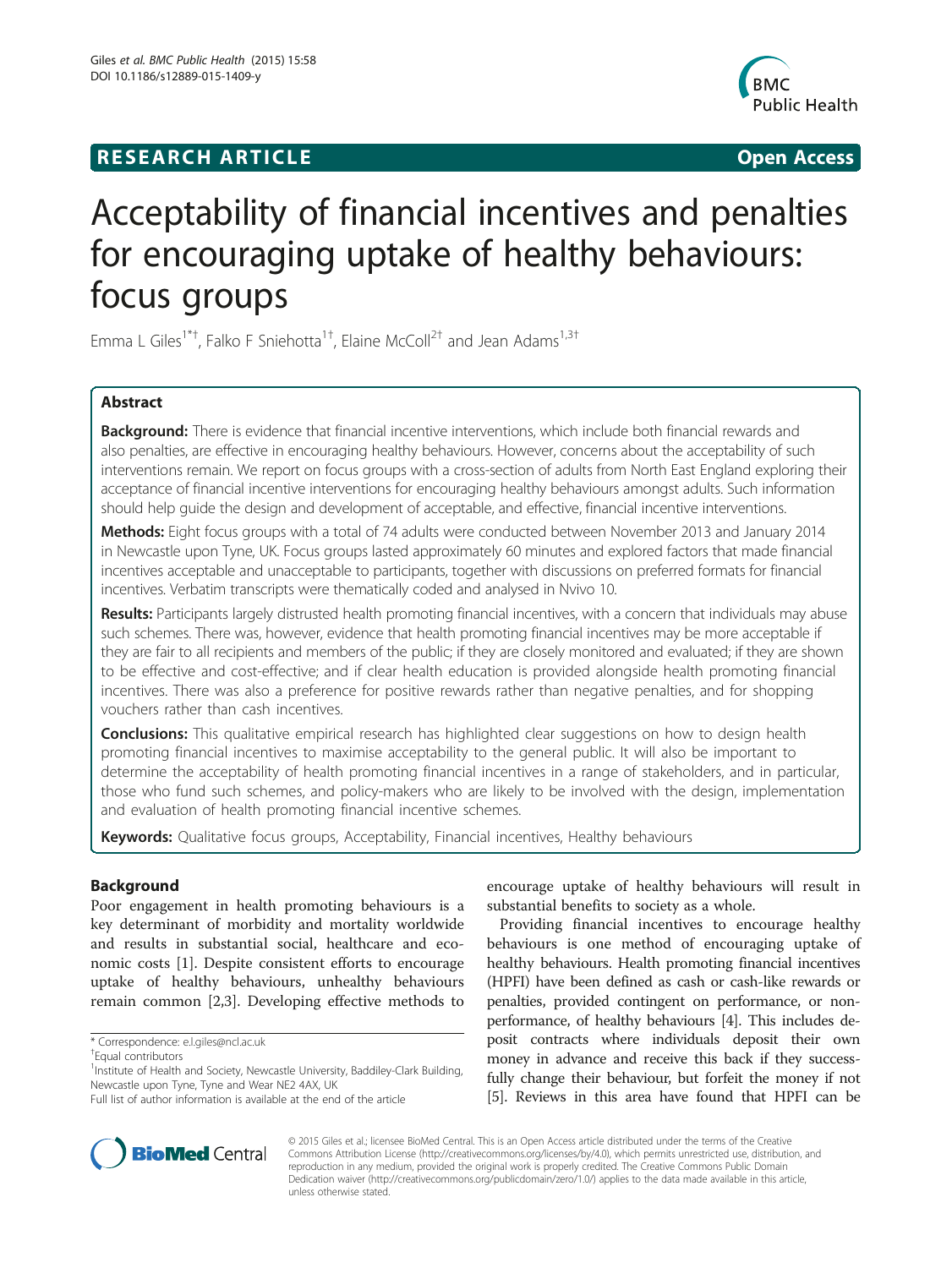effective in encouraging individuals to participate in healthpromoting behaviours, although evidence is mixed in terms of effect size [[6](#page-10-0)-[16](#page-10-0)]. In particular, a recent systematic review of the effectiveness of HPFIs found that financial incentives were around 1.5 to 2.5 times more effective for promoting healthy behaviours than no intervention or usual care [[4](#page-10-0)]. However, not only do financial incentives need to be effective and cost-effective, but they also need to be acceptable to potential recipients and wider society if they are to become a frequently used mechanism for achieving healthy behaviour change.

We recently conducted a systematic review bringing together both empirical and scholarly writing on the acceptability of HPFI [[17](#page-10-0)]. The majority of the included papers were scholarly pieces rather than empirical evidence, and most of this scholarly writing appeared to lack an empirical evidence base. Where empirical evidence exists it is largely in the form of survey data rather than qualitative data providing detailed opinions on the acceptability of HPFI [[18-27\]](#page-10-0). Thus, most of the debate within the literature on the acceptability of financial incentives appears to be unsubstantiated and represent the opinions of authors, rather than being underpinned by evidence. That said, the papers included in our systematic review argued that HPFI are acceptable under certain circumstances and that these are not substantially different from the circumstances under which most other public health interventions would be considered acceptable [[17\]](#page-10-0). Health promoting financial incentives have been argued to be more acceptable when they are effective and cost effective [[28](#page-10-0),[29](#page-10-0)]; when they provide an initial stimulus for behaviour change [[30,31](#page-10-0)]; when they help to remove some of the financial barriers that individuals face when changing their health behaviours [[32-34](#page-10-0)]; and when they foster behaviour change that can benefit wider society [\[35](#page-10-0)]. There is, nonetheless, a body of opinion that views HPFI as unacceptable under any circumstances. Reasons for this include concerns that some individuals may take-up an unhealthy behaviour in order to be eligible for HPFI, known as 'gaming the system' [[36,37\]](#page-10-0); that HPFI can lower a person's intrinsic motivation to change their behaviour [[38,](#page-10-0)[39\]](#page-11-0); that incentives can be coercive and force an individual to do something that they would not ordinarily do [[32](#page-10-0),[40](#page-11-0)] and that HPFI schemes can be difficult to administer, implement and monitor [[41](#page-11-0)-[43](#page-11-0)]. That said, the debate on this topic is not necessarily evidence-based and is often contradictory [\[44\]](#page-11-0).

Our review identified few previous qualitative studies on acceptability of HPFI. Those that have been conducted were restricted to alcohol, drug, and smoking cessation practitioners, managers and service providers, [[21,20\]](#page-10-0) pregnant women [\[26](#page-10-0)] and Maori, Pacific Islanders and low income groups [\[27\]](#page-10-0). Thus, growing, but still limited qualitative research on acceptability of HPFI has been conducted with a cross-section of participants, with limited research having been carried out in the United Kingdom (UK) [\[19,27,30,](#page-10-0)[45](#page-11-0)-[48](#page-11-0)].

We therefore conducted qualitative focus groups with members of the public to gain an in-depth insight into the factors related to acceptability of HPFI and preferred formats of HPFI.

### Methods

A qualitative methodology was adopted in order to provide in-depth empirical evidence on the acceptability of HPFI. Focus groups were chosen as they allow for a detailed discussion on the topic [[49](#page-11-0)] and provided a forum for participants to reflect on their opinions towards HPFI based on the views of others [[49\]](#page-11-0). Thematic analysis was undertaken on the data collected, with further details on the methodological approach provided below.

#### Participants and recruitment

Focus group participants were recruited using a variety of methods. Members of two local databases of individuals, who had expressed an interest in taking part in research, were contacted (by database owners) with study information. As the contents of the databases were classed as confidential information by the list owners, we do not have information on how many people were approached or their characteristics. Eighty six individuals responded positively – mostly aged over 50 years, reflecting the make-up of the databases as a whole. Younger individuals were recruited through notices placed in newsletters, and on the staff websites of large, local employers. Again, we do not know how many individuals these invitations reached and so cannot calculate response rates. This resulted in 54 positive responses. The total available pool of participants was therefore 140, based on the number of responses to the recruitment notices. Potential participants were informed in advance that they would be assessed for eligibility and that this would determine whether or not they would be able to participate in the focus groups.

As is usually the case with qualitative research, we did not aim to recruit a representative sample; rather we aimed to conduct discussions with a cross-section of individuals. Aside from the age of the participants and their home postcode (to determine their social classification) we did not collect information on other socio-demographic, or health behaviour, characteristics of the sample.

A stratified sampling approach was used, [[50\]](#page-11-0) so that four of the eight focus groups contained 'older' participants (60 years or older) and four groups contained 'younger' participants (18–59 years). Within both the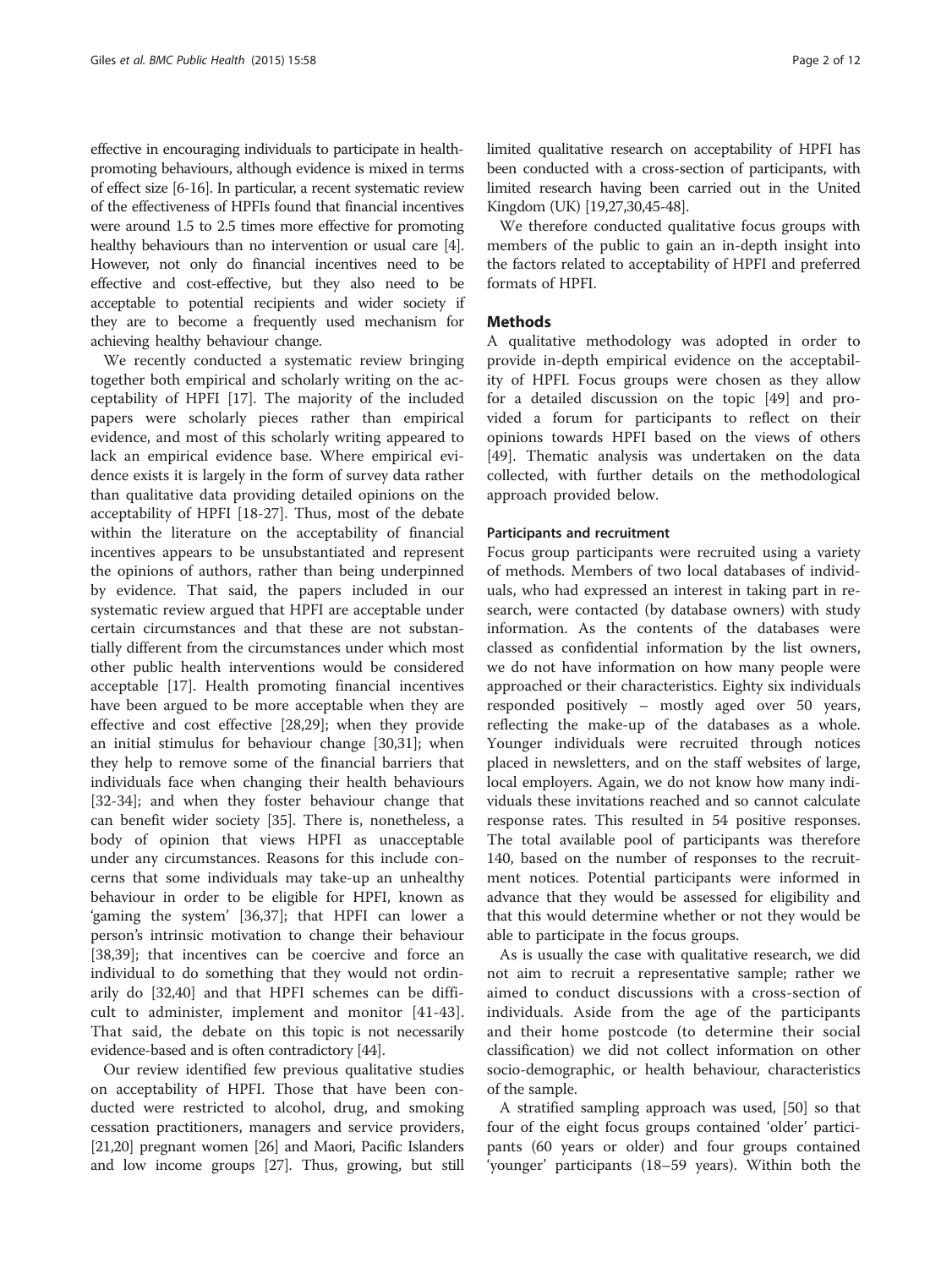'younger' and 'older' groups, further stratification based on affluence (social classification) was undertaken. Affluence of individuals was assessed using the ABC1C2DE classification of participant's home postcodes. Post codes in ABC1 areas were classified as 'affluent', and post codes in C2DE areas were classified as 'less affluent' [\[51,52](#page-11-0)]. Thus two focus groups were 'younger affluent'; two 'younger less affluent'; two 'older affluent'; and two 'older less affluent'. Homogeneous focus groups were conducted to ensure that participants had shared connections which would help to promote an atmosphere of discussion and dialogue. This would also help participants to relate and connect to each other [\[53\]](#page-11-0). Having homogeneous groups helps to make the environment non-threatening so that participants are more likely to communicate their true attitudes and opinions [\[54,55\]](#page-11-0).

#### Data collection

We planned to conduct eight focus groups with around 8–12 participants per group. This number of individuals per group is large enough to generate discussion, but not too large that it impedes reticent group members from contributing [\[56](#page-11-0)]. We invited 12 eligible participants to each focus group hoping that at least eight would attend, selecting them on a first-come-first-served basis. Details of individuals who expressed an interest in taking part, but who were not invited to a focus group were kept on record in preparation for a separate phase of work, involving individual interviews. Only a minority of participants who were contacted declined to take part in the focus groups, usually because they were unable to attend on the chosen day or time. Focus groups continued until data saturation was reached – the point at which no new topics were being discussed.

Focus groups were held in an accessible University teaching room, located close to the centre of a city in North East England. This location was chosen to be convenient for the majority of participants.

Information sheets and consent forms were either emailed or posted to participants at least one week in advance of sessions, with email or telephone reminders made the day before. This was the only contact between the researcher and participants prior to data collection. The focus groups lasted approximately 60 minutes and were audio-recorded, with written consent being provided before each session commenced. At the end of each session, participants were provided with a verbal summary of the discussion and a written debriefing sheet, containing summary information of the research and the contact details of the researchers. As is routine, participants received £20 in high street shopping vouchers to remunerate them for their time, and were offered reimbursement of their travel expenses. This may have biased the sample towards those attracted by

financial incentives. However, in practice, many of the participants had forgotten that they would receive a voucher for their time by the time that they attended the focus group. All data was held on password protected computers at the University. To preserve anonymity and confidentiality consent forms were stored separately from the audio recordings, and identifiers were assigned to the codes rather than naming individuals. Ethical approval was granted by Newcastle University Faculty of Medical Sciences Ethics Committee before data collection commenced.

A topic guide was developed for the sessions (see Additional file [1:](#page-9-0) appendix 1). This ensured that all topics of interest were covered during each focus group, but allowed for flexibility should new topics of relevance be raised by participants [[57\]](#page-11-0). The researcher did not know why participants chose to take part in the research and did not ask in order to maintain objectivity throughout data collection and analysis. The four main discussion themes were: 1) whether participants had personally encountered financial rewards or penalties, 2) questions regarding the acceptability of incentives, 3) questions regarding the unacceptability of financial incentives, and 4) cross-cutting themes. Discussion was led by the same primary moderator (ELG) in all eight focus groups, and the moderator was careful not to influence discussions by giving their opinion. All researchers remained objective throughout data collection and analysis. A second moderator was present in all focus group sessions, who took written notes to ensure all key topics were covered.

#### Data analysis

Focus group audio recordings were transcribed verbatim by an external company and checked by the primary moderator (ELG) for accuracy. Transcripts were then uploaded into NVivo 10 and subjected to thematic analysis [[57-59\]](#page-11-0). The thematic analysis involved using the themes generated from our acceptability systematic review [\[17\]](#page-10-0) as a starting point for coding, but with the additional option of coding words and paragraphs as new codes (nodes) should novel data emerge [\[50](#page-11-0)]. This approach was taken because we had some grounding in the likely themes that would arise in the focus groups, but we were unaware if additional themes would be discussed. The initial themes were: 1) the nature of fair exchange, 2) design and delivery, 3) effectiveness and cost-effectiveness, 4) recipients, and 5) impact on individuals and wider society [\[17](#page-10-0)]. Thus, the process of coding was a combination of inductive and deductive coding [[60\]](#page-11-0).

The first stage of the thematic coding was undertaken by one researcher (ELG) and involved close reading of the transcripts with words or phrases coded into one or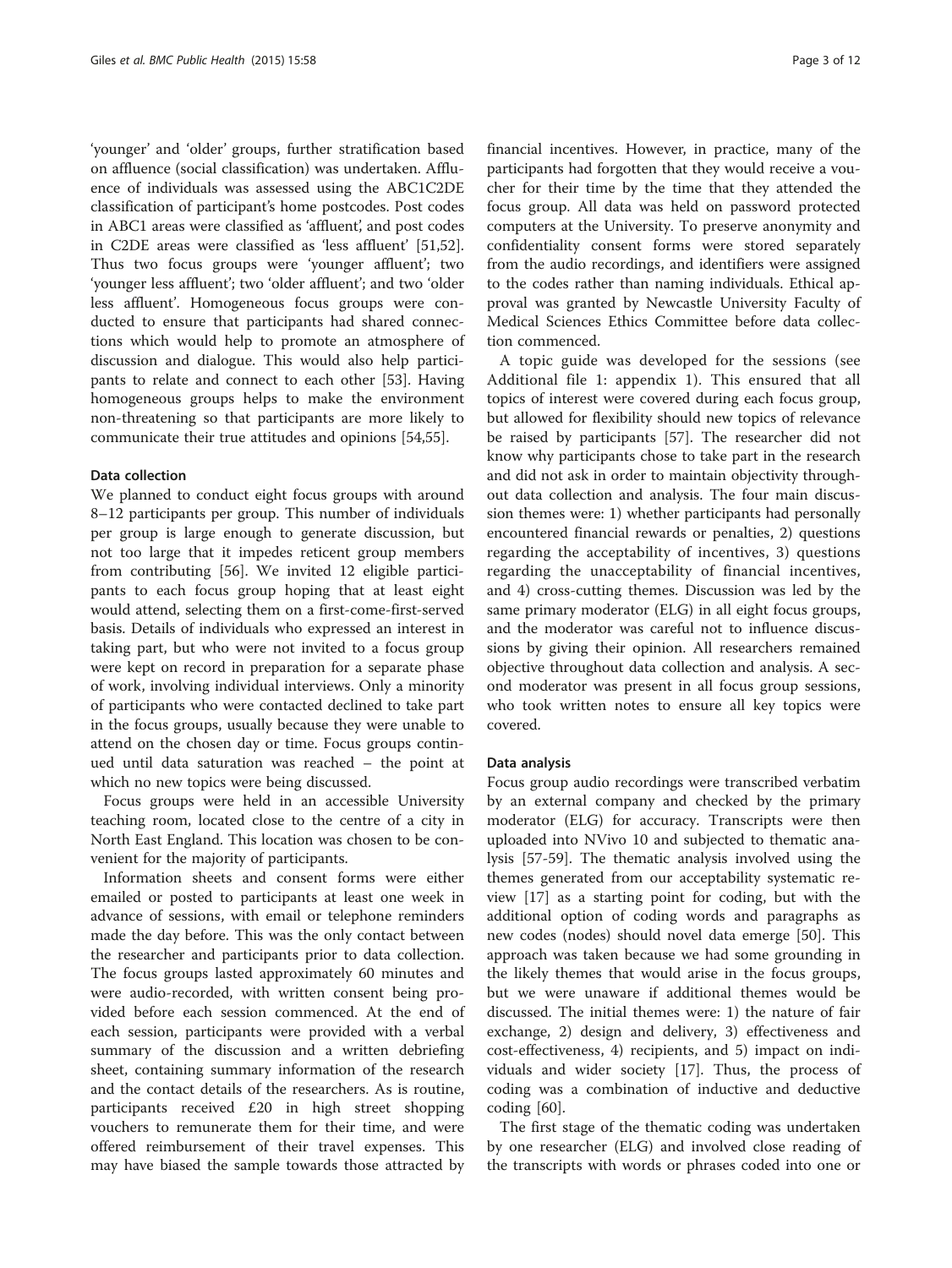more of the a priori themes, or coded as new nodes. Next, transcripts were re-read by ELG and all codes were checked for completeness. The third stage involved one researcher (ELG) reflecting on the thematic codes within each theme to ensure words and phrases had been assigned to the most relevant element. The final stage involved a 'step back' from the data, and the final themes were reflected upon in light of the research question, in order to determine a narrative. This final stage was undertaken by one researcher (ELG) and verified by a second (JA).Throughout data collection, analysis and write-up we considered the consolidated criteria for reporting qualitative studies (COREQ) checklist [[60,61\]](#page-11-0). Transcripts were not returned to participants for correction. However, at the end of each focus group the researcher summarised the main themes that were discussed and gave participants an opportunity to correct the summary and change their opinions.

#### Ethics

Ethical approval was granted by Newcastle University's Faculty of Medical Sciences Ethics Committee, application number: 00670/2013.

#### Results

Eight focus groups were conducted, involving a total of 74 individuals. Each group comprised between seven and 12 individuals. In total, 39 men and 35 women took part, 38 were 'less affluent' and 36 'affluent' with 37 'older' and 37 'younger' participants. Overall, the majority of participants expressed a very negative opinion towards HPFI, compared to a minority who indicated that they thought HPFI were a useful catalyst for behaviour change. Those who would accept a HPFI personally, mostly said this was because they would particularly value the money received. Most participants had not personally received a HPFI and did not have knowledge of them in practice.

Largely, focus group discussions centred on the five original themes identified in our systematic review. There was some discussion of other topics which were coded as new themes. These are discussed below in turn, illustrated by verbatim quotations which clearly represent the theme.

#### The nature of fair exchange

Fundamentally, most participants thought that HPFI were unfair. In particular, they thought it was unfair to reward 'bad behaviour' whilst not providing any such reward to those who follow healthy lifestyle recommendations of their own accord.

"…it's unfair to the healthy ones…" [Focus Group 5, Younger, More Affluent]

…"people being rewarded because you made a bad choice, and now you made a good choice, what's my reward for making the right choice" [Focus Group 7, Younger, Less Affluent]

Offering HPFI was considered particularly unfair to those who had found it difficult to change their behaviour without the use of incentives but had, nevertheless, managed to do so.

"…you can always argue for all the people that have struggled with giving up smoking or struggled with weight loss and have managed to do that without the incentives… you could see it as a bit like well I've done it this way, why shouldn't everybody" [Focus Group 8, Younger, Less Affluent]

It was generally assumed that the costs of HPFI would be met by public 'tax payers' money, and it is likely that this would indeed be the case for any large-scale scheme in the UK. Some participants felt it would be unfair to use such money in a way that would only benefit a minority. Additionally, many participants regarded HPFI as a practice which was always considered unfair and amoral.

"It's unfair to everybody if it's coming out of everybody's pocket." [Focus Group 5, Younger, More Affluent] "Bribery is never going to be the answer … it does feel a bit like bribery" [Focus Group 3, Older, Less Affluent]

#### Design and delivery of incentive schemes

During discussions about the design and delivery of HPFI schemes, most participants discussed HPFI in terms that we have labelled as: 'framing' (e.g. as a reward for engaging in a healthy behaviour, compared to a reward for giving up an unhealthy behaviour); 'administration and evaluation' (who administers and evaluates the scheme and how), 'funding sources' (who funds the incentive scheme), and 'design features' (e.g. cash vs. shopping vouchers). This is in contrast to how we have previously conceptualised HPFI, in terms of the: direction of the incentive (reward or penalty); form (cash, shopping voucher or deposit); magnitude (incentive amount); certainty (whether the incentive is guaranteed or not); target (whether trying to change a behaviour is rewarded or just successful behaviour change); frequency (whether a reward is given for all behavioural instances or just some); immediacy (how soon the reward is provided); schedule (whether the same amount of incentive is provided each time); and recipient (who receives the incentive) [\[4\]](#page-10-0). This could partly be due to individuals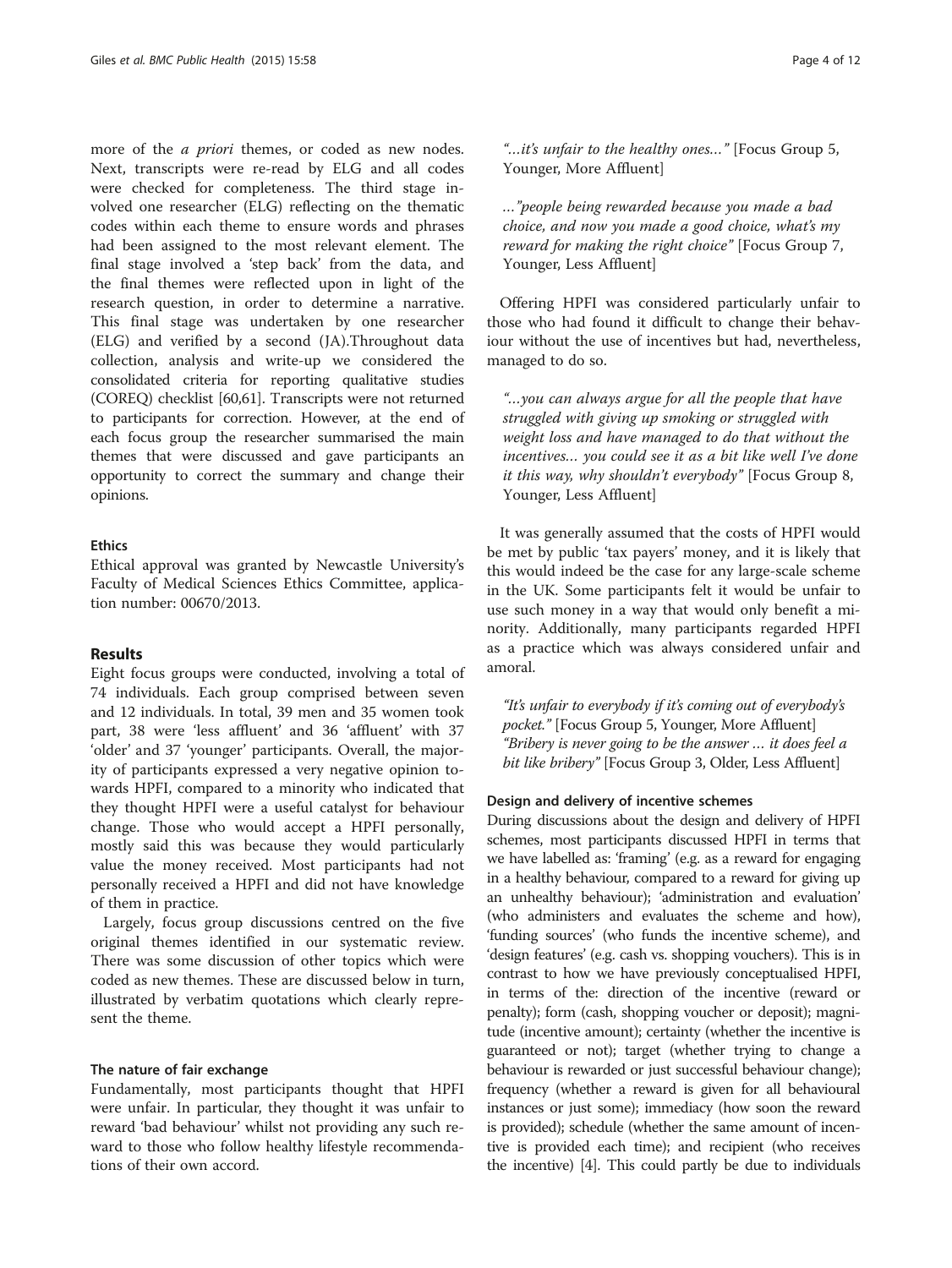being unable to 'picture' how HPFI schemes should be designed, due to the fact that few had personal experience of them. Some refused to answer questions on what HPFI schemes should look like because they fundamentally disagreed with the concept.

Where the framing of incentives was discussed participants said that it was preferable to reward people for making healthy choices and for showing long-term commitment to behaviour change. There was however some concern that HPFI would be stigmatising if participants received vouchers that were identifiable to the schemes, thus there was a preference for 'anonymous' rewards.

"I think er you know it's the whole notion of giving up something. It needs to be as if you're making a different choice so you're not going to spend money on cigarettes you're going to spend it on the gym." [Focus Group 7, Younger, Less Affluent]

"I agree that they need help but the help has to be done in a way that the incentive is not just about cash it's also about them making a commitment to change their lives." [Focus Group 7, Younger, Less Affluent]

Where the incentive format was discussed most participants expressed a preference for reward schemes rather than penalties or deposit contracts. Often the rationale for preferring a reward format was related to accessibility issues. There was an opinion that deposit and penalty schemes would not be 'open to all', particularly if individuals had to find the money up-front in order to participate.

"I think because of the current climate at the minute as well people wouldn't be able to afford to put money up front." [Focus Group 4, Older, Less Affluent]

Largely, penalty schemes were disliked, for the same reason that deposit schemes were disliked: that they may not be available to all individuals, particularly those on lower incomes. Participants also wondered where deposited monies would go if they were not returned to individuals, preferring that money went to charity, rather than be divided between participants who had been successful at changing their behaviour. Schemes offering lottery tickets as rewards tended to be disliked by participants as they felt that individuals need a guaranteed reward should they be successful in changing their behaviour.

"And I think a lot of the people you maybe want to help here won't have the money to put up front." [Focus Group 3, Older, Less Affluent]

"I do think that if there's going to be a charge or some sort of penalty it's gonna penalise people who are worse off, I'm not keen on that at all." [Focus Group 7, Younger, Less Affluent]

"…secondly if somebody's gonna be penalised where would that money be going?" [Focus Group 6, Younger, More Affluent]

Similarly the preferred format of HPFI was vouchers rather than cash. Cash was argued to be open to abuse, such that recipients may spend cash rewards on the very behaviour that they were trying to change e.g. cigarettes. Whilst focus group participants reported that they would personally prefer to receive cash if they were to take part in a HPFI scheme, they were less trusting that other people would spend cash wisely and so preferred vouchers. A small number of individuals expressed a consistent preference for cash over vouchers because they felt cash could be used more flexibly than vouchers.

"…like you say … [with] cash incentives though … [it does make you] think 'oh well I know that's, that's what I should be doing with this money but I'll just go and spend it on a packet of cigarettes or something." [Focus Group 6, Younger, More Affluent]

"Probably cash myself… But vouchers for other people." [Focus Group 6, Younger, More Affluent]

In terms of the magnitude of incentives many participants were either unwilling or unable to provide a specific amount that they felt was acceptable for rewarding behaviour change. A rationale for providing 'large' incentives was that people would not find 'small' incentives sufficiently rewarding. Conversely, the rationale behind 'small' incentives was that it would help to make HPFI schemes more affordable, whilst also limiting abuse of the system. However, participants were unwilling to be more specific concerning what they meant by 'large' and 'small' incentives.

"And money won't, won't make them change their lifestyle not, not unless you're talking about large sums of money." [Focus Group 1, Older, More Affluent]

"Yeah so however much erm I suppose money was dangled I suppose obviously there is a certain amount where it gets beyond and you think 'oh right actually it really is worth it'." [Focus Group 6, Younger, More Affluent]

"I think the higher the incentive as well the more abuse that'll happen." [Focus Group 4, Older, Less Affluent]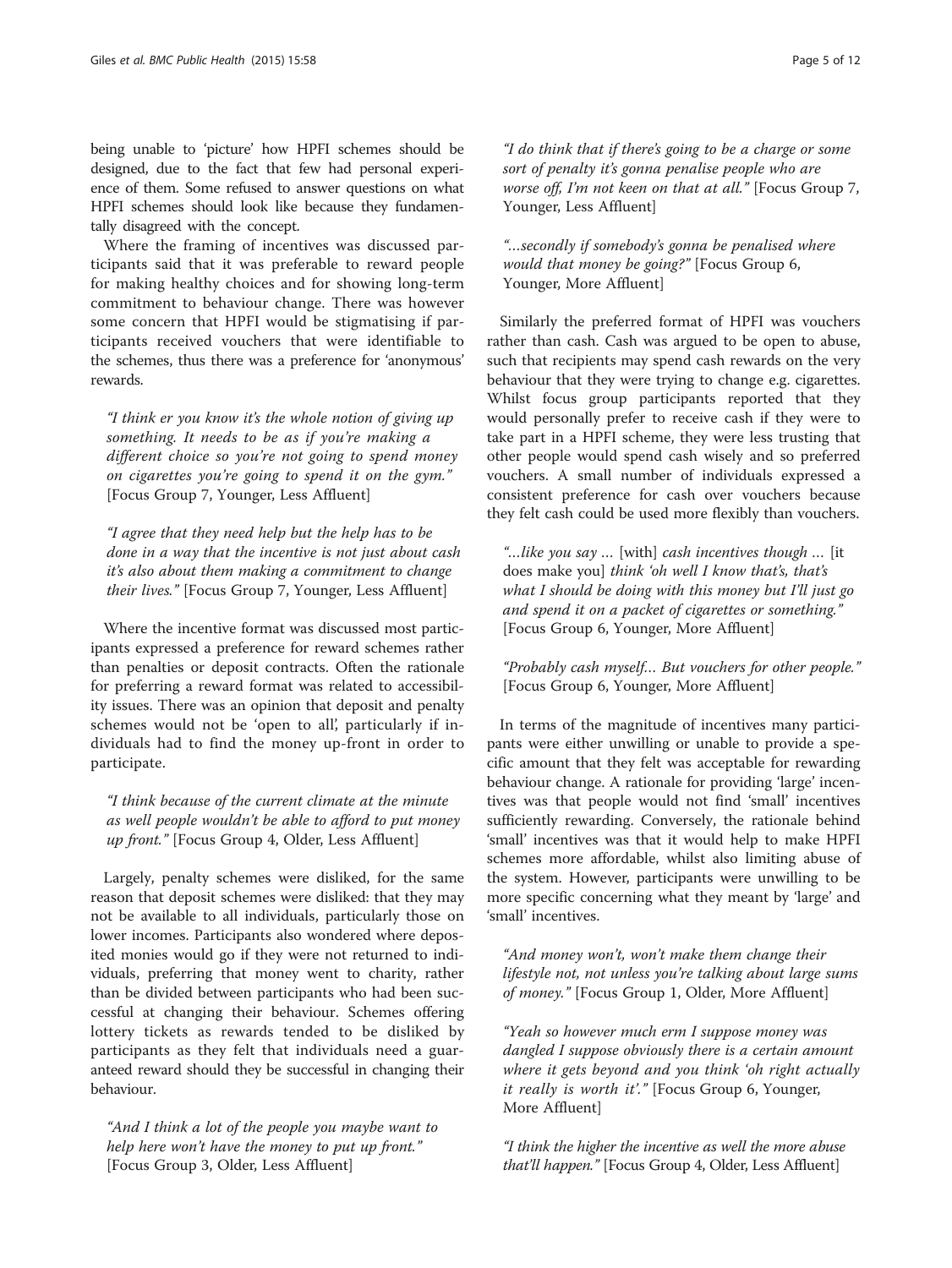Whilst it was agreed that individuals enrolled in the same behaviour change programme should all be provided with the same magnitude of incentive, it was suggested that HPFI could be tailored to individuals, such as asking individuals what type of reward they would prefer e.g. £50 in cash, £50 in vouchers, or a £50 gift. However, there was no discussion of how pragmatic or feasible such tailoring would be. Participants also said that HPFI schemes need to be convenient for people to enrol in and that they should correspond with the behaviour in terms of how long they are given to people, e.g. a short time for 'simple' behaviours, and a long time for 'complex' behaviours.

"It depends how long the programme is and so on and events you know what behaviour you're expecting people to change I mean 'cause it's related it's got to be related to [it]." [Focus Group 6, Younger, More Affluent]

"Just personally I think if you're gonna pay everyone that smokes just for example everyone who smokes a tenner  $\vert \text{E10} \vert$  not to smoke, I think you need to pay everybody that tenner  $[£10]$  a month 'cause I think otherwise you're gonna have people maybe wonder why they should bother if they only get a fiver [£5] and some others getting twenty quid [£20]." [Focus Group 4, Older, Less Affluent]

"It depends on what you have to do for it as well, that's the thing if it's gonna be a massive inconvenience so a big effort then you're less inclined to do it I would think." [Focus Group 7, Younger, Less Affluent]

There was limited discussion on whether HPFI schemes should target outcome behaviours (e.g. stopping smoking) and/or process behaviours (e.g. attending smoking cessation clinics). Targeting process as well as outcome behaviours was argued to be preferable by some participants, to reward those individuals who genuinely tried to change their behaviours, but could not meet outcome targets.

"You've got to be able to measure whatever you're doing and sometimes people will make great efforts and yet don't show any improvement." [Focus Group 5, Younger, More Affluent]

Lastly, two of the most discussed issues were the matter of administration and monitoring of HPFI schemes, and objectively verifying that recipients had changed their behaviour(s). Many participants said that HPFI schemes would need extensive and objective monitoring in order to confirm individuals were eligible to earn an HPFI.

"Who's going to monitor these things though…" [Focus Group 6, Younger, More Affluent]

"I think you need to be able to prove that you have achieved it." [Focus Group 7, Younger, Less Affluent]

"I don't think it would have to be up to the individual to report I think there'd have to be some sort of testing or weighing." [Focus Group 4, Older, Less Affluent]

#### Effectiveness and cost effectiveness

One of the reasons why focus group participants found HPFI unacceptable may be partly related to them questioning the effectiveness of such schemes. Many participants questioned how effective HPFI schemes were, compared to discussing how effective and cost-effective they thought they were. Participants particularly wondered if HPFI would have a long-lasting effect on behaviour change, and whether behaviour would be maintained once incentives were withdrawn.

"I would want to know if there is any research which has actually, good research which has actually proved evidence that any of these kind of these initiatives work." [Focus Group 3, Older, Less Affluent]

"While you're on your scheme you [are] possibly doing it. Whether it knocks on to actually a lifestyle change or a long term change I'm not convinced." [Focus Group 7, Younger, Less Affluent]

Some individuals were more pragmatic in their approach, and indicated that if HPFI could be shown to be effective and cost-effective over the long term, then it would be worth using them, even if they disagreed with them in principle.

"I've been thinking about it and I would have said no, but I, I just think if, if nothing else works it's worth giving it a try." [Focus Group 1, Older, More Affluent]

"If it is efficacious, then of course the payment comes out in the balance doesn't it?" [Focus Group 5, Younger, More Affluent]

"To see the efficacy of it, because I take a more pragmatic view than some of the other people here… That it all depends whether it works or not." [Focus Group 5, Younger, More Affluent]

There was also a lot of discussion concerning who would fund HPFI schemes. Many participants suggested that National Health Service (NHS) money could be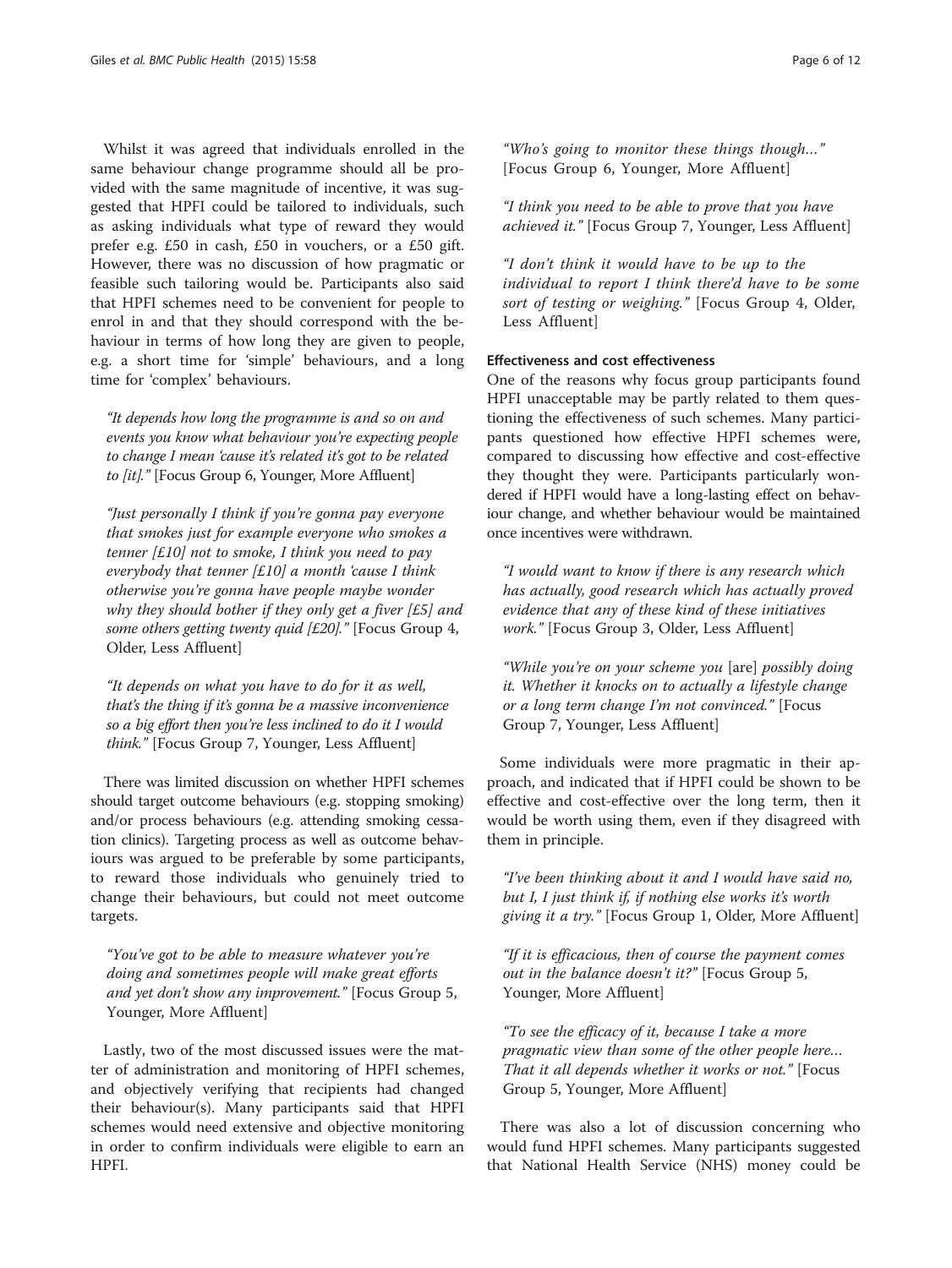used to fund HPFI, but only if over the long-term, money was saved through reduced expenditure on health care. This also led to discussion over whether the UK could afford to fund HPFI under the 'current economic climate'.

"The gentleman mentioned limited funding available, it's probably not the best time to start giving people things for stuff like that." [Focus Group 5, Younger, More Affluent]

"If they made a clear case that say they'd save money in the long run on certain things like if you managed to stop people smoking by giving them financial incentives and therefore the burden on the NHS was lessened." [Focus Group 6, Younger, More Affluent]

HPFI were said by some to be reactive rather than proactive, in that they do not address the underlying causes of unhealthy behaviours.

"… incentives [are like] a bit of an Elastoplast in that it covers over but it doesn't really get to the root of what causes it in the first place." [Focus Group 3, Older, Less Affluent]

#### Recipients

Certain populations groups were identified by participants as more acceptable recipients of HPFI, particularly pregnant women and nursing mothers, and those on lower incomes.

"I think there's a big difference in giving breastfeeding mothers money to breastfeed 'cause that's got nothing to do with addiction." [Focus Group 3, Older, Less Affluent]

Participants did not think HPFI should be made available to those who they thought would 'waste' the money. Conversely, they felt it was important that HPFI did not inadvertently discriminate against certain social groups who may not be able to engage in the target behaviour.

"But you've then got a runt of people who really no matter what you do for them, they're always going to live badly and they're always going to take what they can and, and give nothing back." [Focus Group 2, Older, More Affluent]

Additionally, some participants felt that HPFI were not appropriate for certain behaviours, such as encouraging healthy patterns of alcohol consumption.

"But there's something about paying someone to stop drinking that I think's quite, I don't know what the right word is it's quite unsettling I think." [Focus Group 4, Older, Less Affluent]

#### Impact on individuals and wider society

Some of the participants discussed an opinion that healthy behaviours are rewarding in themselves. For example quitting smoking results in better health and more disposable cash, even if a financial incentive is not provided. Participants were also concerned that if individuals were unsuccessful in changing their behaviours, and so did not receive an incentive, that they could become disillusioned and perhaps less likely to try to change their behaviour in future.

"The fact that you've stopped smoking and you are not buying cigarettes should be a financial incentive to stop." [Focus Group 3, Older, Less Affluent]

"You're already healthy you're leading such a marvellous life, that [is] its own reward in itself." [Focus Group 6, Younger, More Affluent]

"It's a funny one, because with the best will in the world people want to do it. And that just reinforces failure and if you know, if you can't do it then you don't get your incentive you know that's a double failure isn't it." [Focus Group 3, Older, Less Affluent]

However, HPFI were also felt by some participants to be a positive influence on individuals and wider society, when they were seen as an 'added bonus' and an initial catalyst for change, helping people to feel rewarded for their efforts; coming back to the need for HPFI schemes to be effective and cost-effective.

"You know just to lose the weight but it's a plus if you can get money." [Focus Group 6, Younger, More Affluent]

"Yeah, as well as getting you going you actually feel 'well I'm getting a pat on the back someone's recognising my effort'." [Focus Group 6, Younger, More Affluent]

"I think it can encourage people to change and if you just start that little bit that you know if they've had that incentive it might continue." [Focus Group 1, Older, More Affluent]

#### 'Other' issues

Many focus group participants indicated that they would prefer education and peer support to HPFI. Participants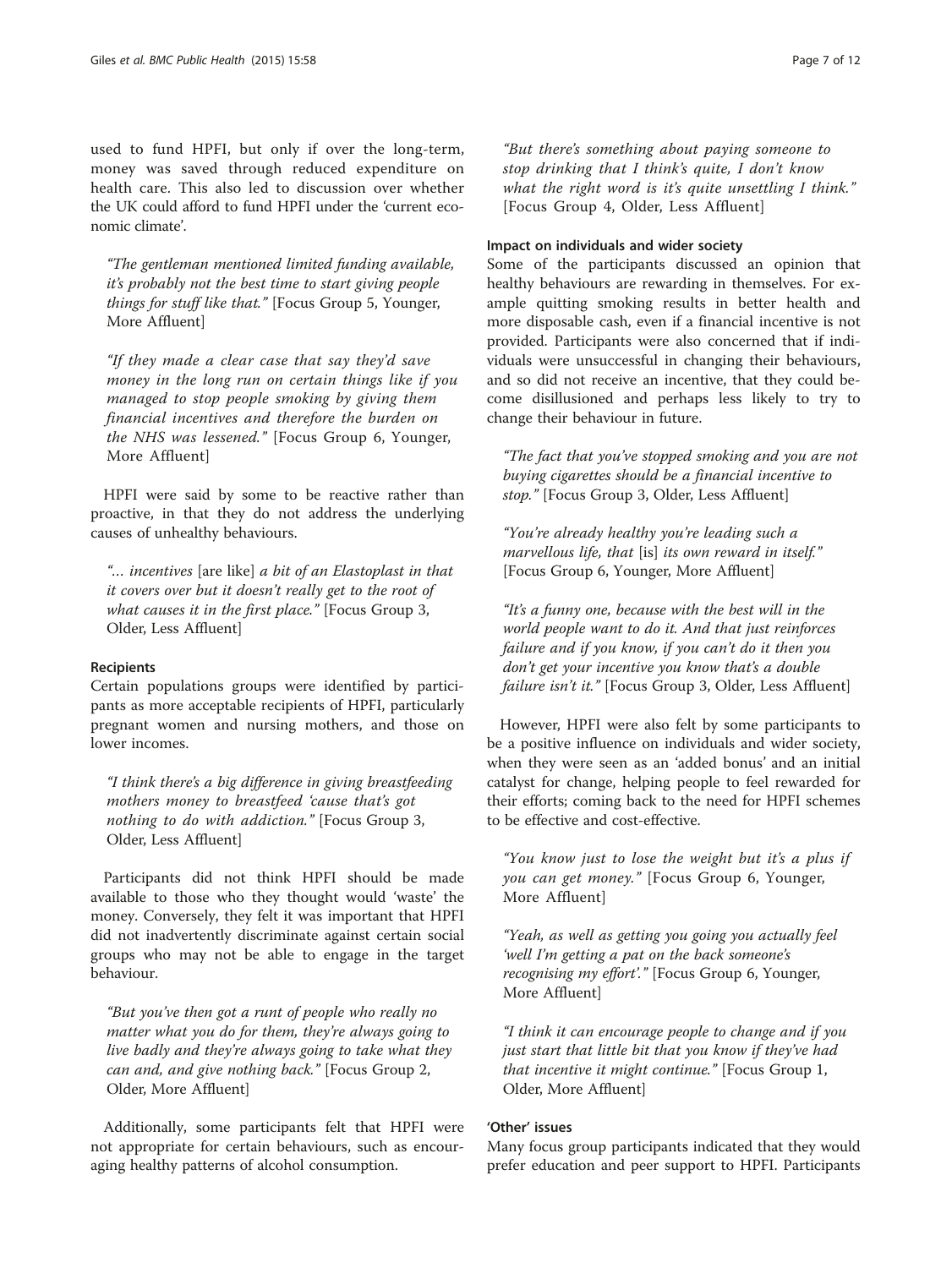felt these would be a more appropriate way to spend public money to encourage uptake of healthy behaviours. This was a particularly strong theme that was not identified in our previous review [\[17\]](#page-10-0).

"And it comes back to the point that people have made about education and I just think at that point it's got to be somewhere where you think is it easier to put this money into changing people's habits on a short term [basis] or is it better channelling that money into educating people and teaching people new types of habits?" [Focus Group 6, Younger, More Affluent]

"I think it would need to be accompanied by some sort of support with it." [Focus Group 4, Older, Less Affluent]

"…a sense of belonging to a group or support, is quite important." [Focus Group 8, Younger, Less Affluent]

#### Discussion

This is one of only a few qualitative studies on acceptability of HPFI [[19,20,22,27,30,33,](#page-10-0)[45-48,62-66](#page-11-0)] and one of only a limited number of empirical research studies on this topic including UK participants. In a crosssection of the public we found a range of views on the acceptability of HPFI which mostly reflected the themes we developed in a systematic review on this topic [\[17](#page-10-0)]. The results did not indicate that certain groups favoured (or not) incentives, e.g. older respondents having a more favourable attitude. These themes focused on: the nature of fair exchange, whereby incentives have to be fair to those who are already healthy, and fair in the sense of not discriminating against societal groups; that HPFI need to be shown to be effective and cost-effective before they are implemented wholesale; that certain individuals, such as pregnant women and low-income groups, are viewed as more acceptable recipients of HPFI; that HPFI can have positive impacts on individuals and wider society; and that HPFI should be designed and delivered in a way which is less open to abuse (e.g. vouchers rather than cash), and be tailored to individuals. The discussions also identified a range of possible methods for maximising the acceptability of HPFI in practice. These include providing reassurances that HPFI schemes will be monitored and evaluated; that they are effective and cost-effective; and that education and behaviour change support is provided alongside HPFI.

#### Comparison to previous findings

Previous qualitative work on the acceptability of HPFI has reported similar findings in terms of monitoring and evaluation of HPFI schemes being important to recipients of HPFI. In interviews with pregnant women, Mantzari, Vogt and Marteau [[26\]](#page-10-0) found that vouchers

were reported to help such women to stop smoking, but it was the monitoring of their behaviours in particular that facilitated and motivated women to quit smoking. Indeed, the robust monitoring of behaviours for those in the intervention group was said to have improved their chances of stopping smoking and thus attaining vouchers. This monitoring was not provided for the control group and so was stated as a reason for why fewer women in this group may have successfully stopped smoking, and therefore did not qualify for the vouchers. The monitoring was important in terms of effectiveness, but also in terms of it being a motivational experience and an important component of the intervention.

The issue of tailoring HPFI has been raised in previous qualitative findings [[21](#page-10-0)]. Cameron and Ritter reported that alcohol and drug managers, practitioners and policy makers in Australia particularly advocated tailoring of incentives to better the particular circumstances of individuals [\[21\]](#page-10-0). Similarly our participants indicated that HPFI need to be tailored to individual preferences, such that one person may prefer £50 in cash, another, a £50 prize, and a third to place £50 in a deposit scheme. In addition, practitioners in Cameron and Ritter's study expressed concerns about the use of monetary rewards, given that they could be open to abuse, and that HPFI were not an intervention approach that should be used on its own; rather HPFI should form part of a wider treatment plan. These issues were also discussed in our focus groups.

However, many of our focus group participants did not support the use of HPFI for behaviour change at all. Reasons, such as the potential for 'gaming the system', spending the cash on unhealthy behaviours (e.g. cigarettes) and HPFI being unfair to already healthy individuals, were particularly cited as contributing to the unacceptability of HPFI. This is in opposition to previous work, which suggests that HPFI were largely supported when offered for healthy eating behaviours, although 'gaming the system' issues have been mentioned in previous literature [\[29,](#page-10-0)[67\]](#page-11-0). The difference here may be in part due to the very different population samples – a cross-sectional UK sample vs. a Maori and Pacific Islanders sample. It could also be that the focus groups with Maori and Pacific Islanders specifically focused on the use of HPFI for healthy eating, whereas our focus groups considered HPFI for healthy behaviours in general, and participants may not have been able to fully think through the pros and cons of HPFI for particular behaviours [\[68\]](#page-11-0). Additionally, support for HPFI was seen in focus groups with welfare service users in Australia, who indicated that HPFI for quitting smoking was acceptable to them, provided that individuals did not resort to deception to receive the money [\[23](#page-10-0)]. However, this positive endorsement was not reflected in the views from staff focus groups and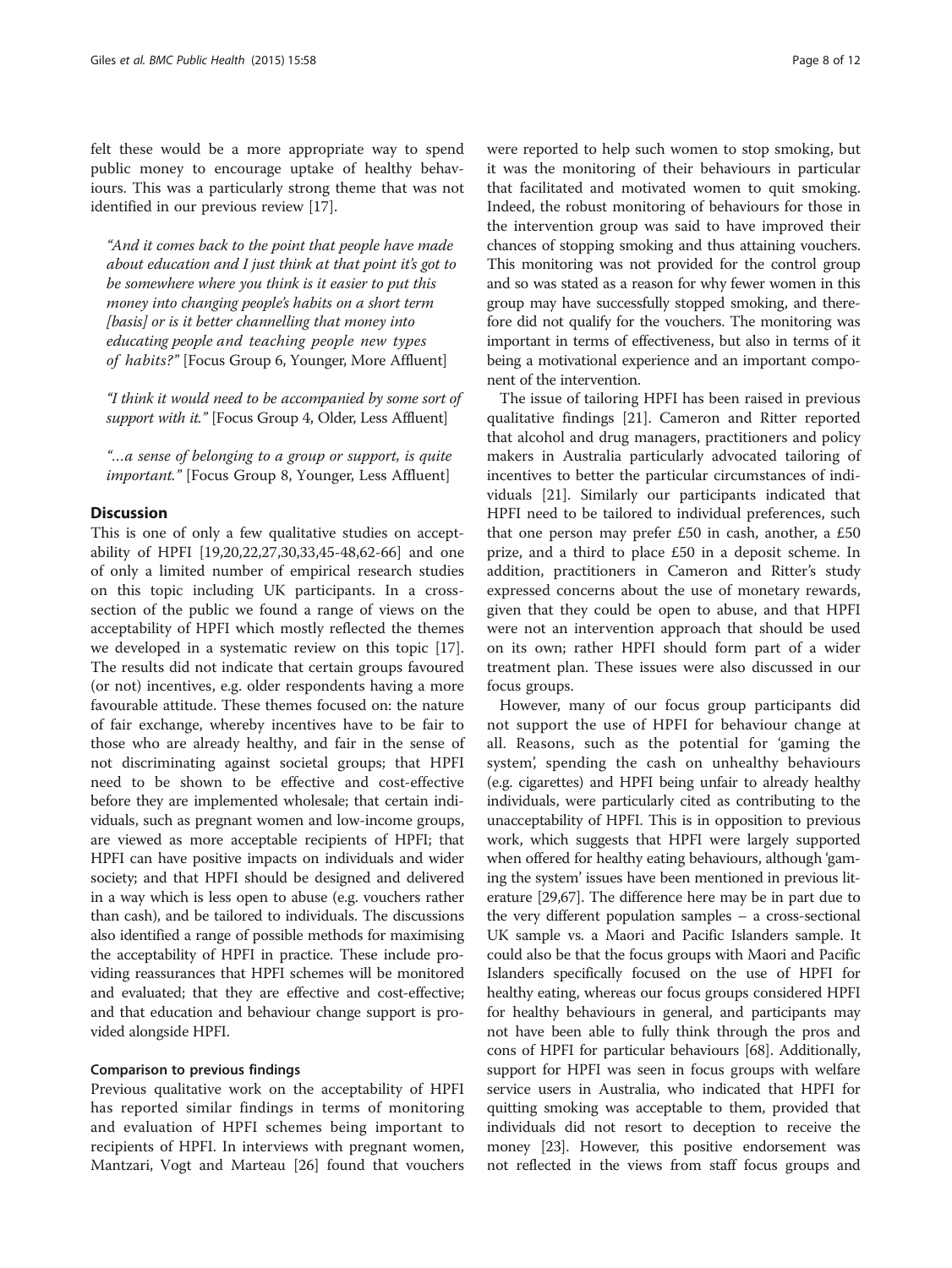interviews, where staff preferred non-cash HPFI rewards [[23](#page-10-0)]. This reflects our findings that monitoring is considered particularly important.

Whilst there are contradictions to previous literature, our focus groups did identify findings that concur with previous research findings. In particular, our focus group participants argued that financial incentives could be discriminatory to certain individuals who are unable to change their behaviours in order to fulfil the criteria needed to obtain the outcome-based incentives [\[69](#page-11-0)]. Additionally, there was agreement that shopping vouchers are preferable over cash incentives; partly to overcome issues of 'gaming the system' and using the cash to fund unhealthy behaviours (e.g. buy cigarettes), which has been argued previously in the literature [[20\]](#page-10-0). There was also a view that certain groups of individuals (and certain behaviours) were inappropriate targets for health promoting financial incentives, such as those with alcohol or drug issues. This viewpoint appears to be a common finding in relation to the acceptability of incentives [[37,](#page-10-0)[42,65\]](#page-11-0). Whilst the focus group participants were largely against financial incentives, there is evidence to suggest that as effectiveness of incentives increase, acceptability increases [[47,62\]](#page-11-0) and so this viewpoint may have been different had the focus group participants been provided with evidence of effectiveness.

Whilst there is limited qualitative evidence on the acceptability of HPFI in a UK context to-date, some of the findings that have been found in prior empirical studies are reflected in our findings.

#### Strengths and limitations

We are confident that data saturation was reached, as few new topics emerged in the final few focus groups. Additionally, both the focus groups and the acceptability review found similar issues around the acceptability of HPFI, pertaining to: 1) the nature of fair exchange, 2) design and delivery, 3) effectiveness and cost-effectiveness, 4) recipients, and 5) impact on individuals and wider society. The focus groups found two additional themes which the acceptability review [[17](#page-10-0)] did not, namely that HPFI schemes need to be monitored and evaluated, and that education is preferred over and above HPFI. Even though the acceptability review findings shaped the discussion guide for the focus groups, since new findings did emerge we are confident that the nature of the topic guide did not overly shape the discussions.

That said, given that the main themes arising from both the acceptability review and the focus groups were similar, we are confident that we have found empirical evidence which offers support for many of the arguments for and against HPFI purported in the literature. In particular, this empirical evidence supports many of the arguments we found in the scholarly writings in our acceptability review, although these original scholarly pieces tended to be based on opinion rather than evidence [\[36,](#page-10-0)[42,70\]](#page-11-0).

As is typical with qualitative research, we did not aim to recruit a 'representative' sample or generate generalizable results. However, the similarity of results from our systematic review and these focus groups gives credence to our findings. [[17](#page-10-0)].

As a stratified approach to sampling was adopted, the views expressed on acceptability of HPFI are unlikely to be restricted to any particular population group. Indeed, we found that most participants – whether younger, older, affluent, or less affluent – did not view the use of HPFI as acceptable and that there were no strong differences in opinion between the groups. As we did not collect data on participant characteristics, aside from their age and home postcode, we are unable to detail the health behaviours of the participants (e.g. whether or not they smoked). Such characteristics may influence attitudes towards HPFI. For example, smokers who may be entitled to receive HPFI view incentives more favourably than non-smokers [[19](#page-10-0)].

Focus group participants were not as forthcoming when asked to explain why they held certain opinions on HPFI, as they were when they were asked what those opinions were. This may because of the nature of group discussions, where participants may not feel comfortable explaining their views in front of others [[71\]](#page-11-0). Additionally, participants were unsure of how effective HPFI schemes were and spent a great deal of time discussing this, possibly due to having limited knowledge and experience of such schemes. Their lack of knowledge on the effectiveness of HPFI may have contributed to their negative stance on HPFI for health promoting behaviours. In particular, participants often concluded that if HPFI schemes were ineffective then there is no reason to discuss acceptability. We did not provide information on effectiveness because we did not want to unduly influence the discussions. However, presenting evidence of effectiveness upfront, alongside providing examples where HPFI schemes have been used to good effect, may have helped reassure participants about their effectiveness and limit the focus they had on this issue. This may have provided more space for participants to fully explain the reasons behind their opinions and led to more favourable attitudes towards HPFI. A relationship between stated effectiveness and acceptability of HPFI has been demonstrated in quantitative research [[47\]](#page-11-0) and it would be interesting and useful to confirm and explore this relationship using qualitative methods.

#### Interpretation of findings

The majority of participants held an unfavourable attitude towards HPFI. Mainly this negativity appeared to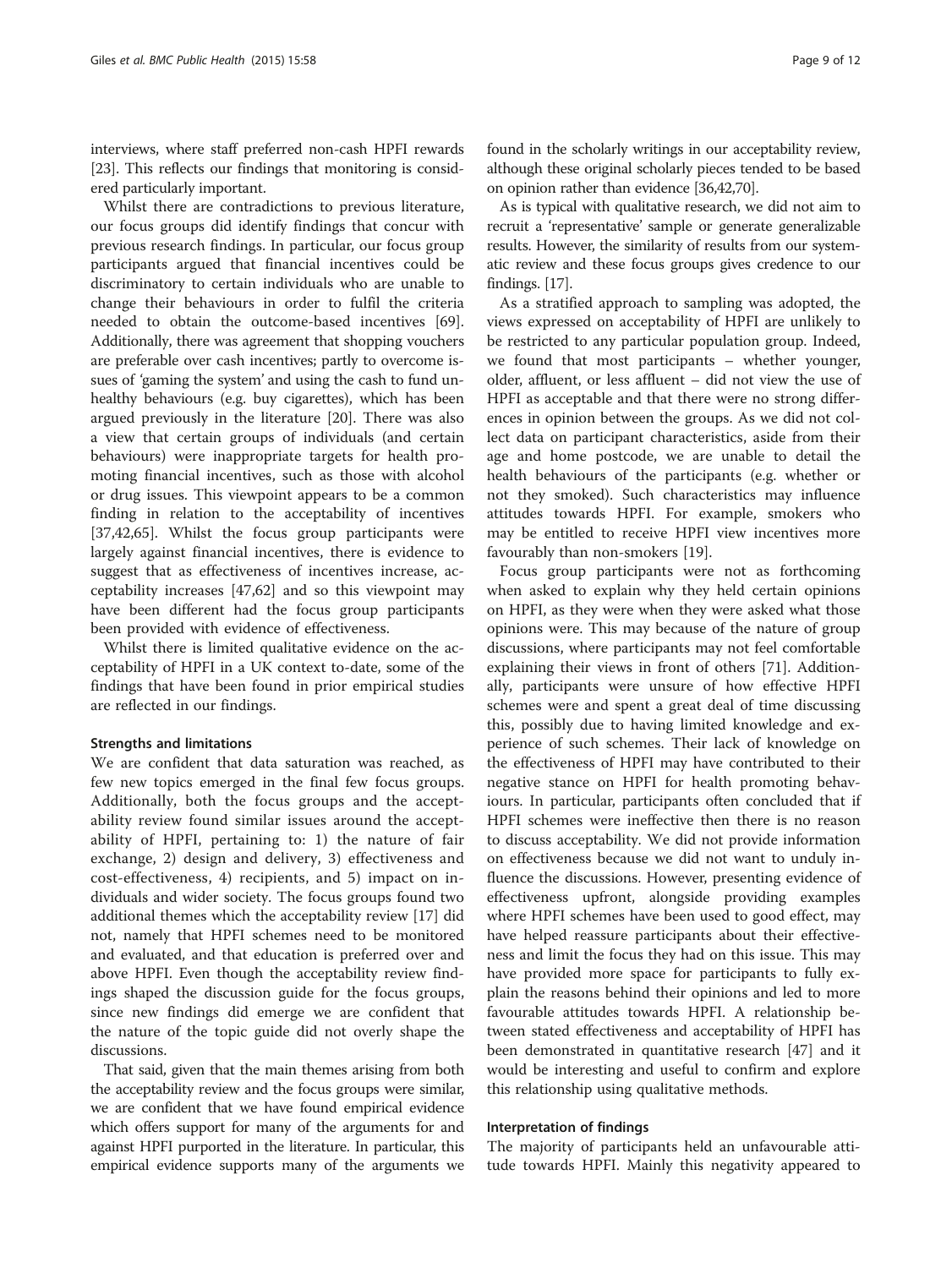<span id="page-9-0"></span>centre on the issue of trust, in that participants felt they could not trust other people to report behaviour change truthfully or use the money that they received as part of a HPFI scheme wisely. This seemed to influence which groups were considered 'deserving' or not of HPFI, e.g. vulnerable groups such as pregnant women were trusted to receive HPFI, but drug users were not. Ultimately, the majority of participants said that they could trust themselves not to abuse cash rewards, but that they could not trust other people. A variety of safeguards were therefore suggested to avoid abuse (e.g. objective monitoring and use of shopping vouchers instead of cash rewards). It could well be that careful consideration needs to be given to how the 'target group' for HPFI is defined. This may mean widening the definition of the 'target group' beyond those who might participate, to the public in general who all stand to benefit from improved population health. This may help to ensure 'buy-in' from across the population including those who are likely to fund any HPFI scheme through taxation.

Despite the majority view that HPFI were not acceptable, some participants were pragmatic, suggesting that if HPFI schemes were found to be effective and costeffective in changing behaviours that they should be implemented. This concern for evidence of effectiveness and cost-effectiveness was common and suggests that implementation of a HPFI scheme should be accompanied by strong evidence of effectiveness and costeffectiveness - as well as effective communication of this evidence to relevant stakeholders.

Participants also expressed a strong preference for alternative methods of behaviour change, particularly education and peer support. This reflects perhaps a need for greater feedback when individuals engage in behaviour change, with peer support providing verbal reassurance and positive motivation for individuals. The request for further education may mean that the way in which information is currently provided to individuals in behaviour change programmes (e.g. leaflets) is not recognised as education and may need to be re-designed in a way that ensures individuals recognise it as a form of educational help. Education and peer support may need to be built into any future HPFI scheme.

#### Implications for policy, practice and research

Similar qualitative work is required in other stakeholder groups, in particular with policy-makers, given that these individuals will likely be involved in the design, implementation and evaluation of HPFI schemes in practice. How policy-makers view HPFI, how they would design HPFI schemes, and which recipients they would deem acceptable recipients, are key areas to explore in future research. Additionally, future research could explore the acceptability of financial incentives in members of the public for process as well as outcome behaviours (e.g. attending smoking cessation sessions vs. stopping smoking); and how individuals define 'fairness' in relation to HPFI. Lastly, future research could explore the potential for private sector companies to fund health promoting interventions in a UK context [[72](#page-11-0)].

This qualitative empirical research has highlighted clear suggestions for how to design HPFI schemes, such that: positive rewards rather than negative penalties should be used; shopping vouchers should be provided rather than cash; HPFI have to be fairly implemented; HPFI schemes need to be closely monitored and evaluated; and education has to be clearly provided alongside HPFI.

#### Conclusion

The evidence from qualitative focus groups with members of the public suggests that HPFI may be acceptable if schemes are closely monitored and evaluated; are proven to be effective and cost-effective; are delivered alongside education on how to change healthy behaviours and why; and are tailored to individuals. There was limited discussion on what HPFI schemes should look like, particularly because focus group participants wanted evidence of HPFI effectiveness and cost-effectiveness before they would discuss the acceptability of HPFI schemes. Overall, the majority of the focus group participants did not support the use of HPFI, although some were pragmatic, again saying that if HPFI are shown to be effective and cost-effective then they should be considered as a valid behaviour change intervention. If HPFI are to be used, more support was given for targeting vulnerable groups such as pregnant women and low-income groups. More research is needed into determining acceptability of HPFI in a wider range of stakeholders, particularly policymakers, who will be involved in designing and delivering HPFI schemes.

#### Additional file

[Additional file 1:](http://www.biomedcentral.com/content/supplementary/s12889-015-1409-y-s1.pdf) A National Survey of Attitudes to Health-Promoting Financial Rewards.

#### Competing interests

The authors declare that they have no competing interests.

#### Authors' contributions

JA contributed to conception and design, data analysis and interpretation, drafting and approval of the manuscript. EM and FFS contributed to conception and design, data interpretation, and editing and approval of the manuscript. ELG contributed to data collection and analysis, drafting and approval of the manuscript. All authors agree to be accountable for all aspects of the work. All authors read and approved the final manuscript.

#### Acknowledgements

This work is produced under the terms of a Career Development research training Fellowship issued by the NIHR to JA (Grant number: CDF-2011-04-001). The views expressed are those of the authors and not necessarily those of the NHS, The National Institute for Health Research or the Department of Health. ELG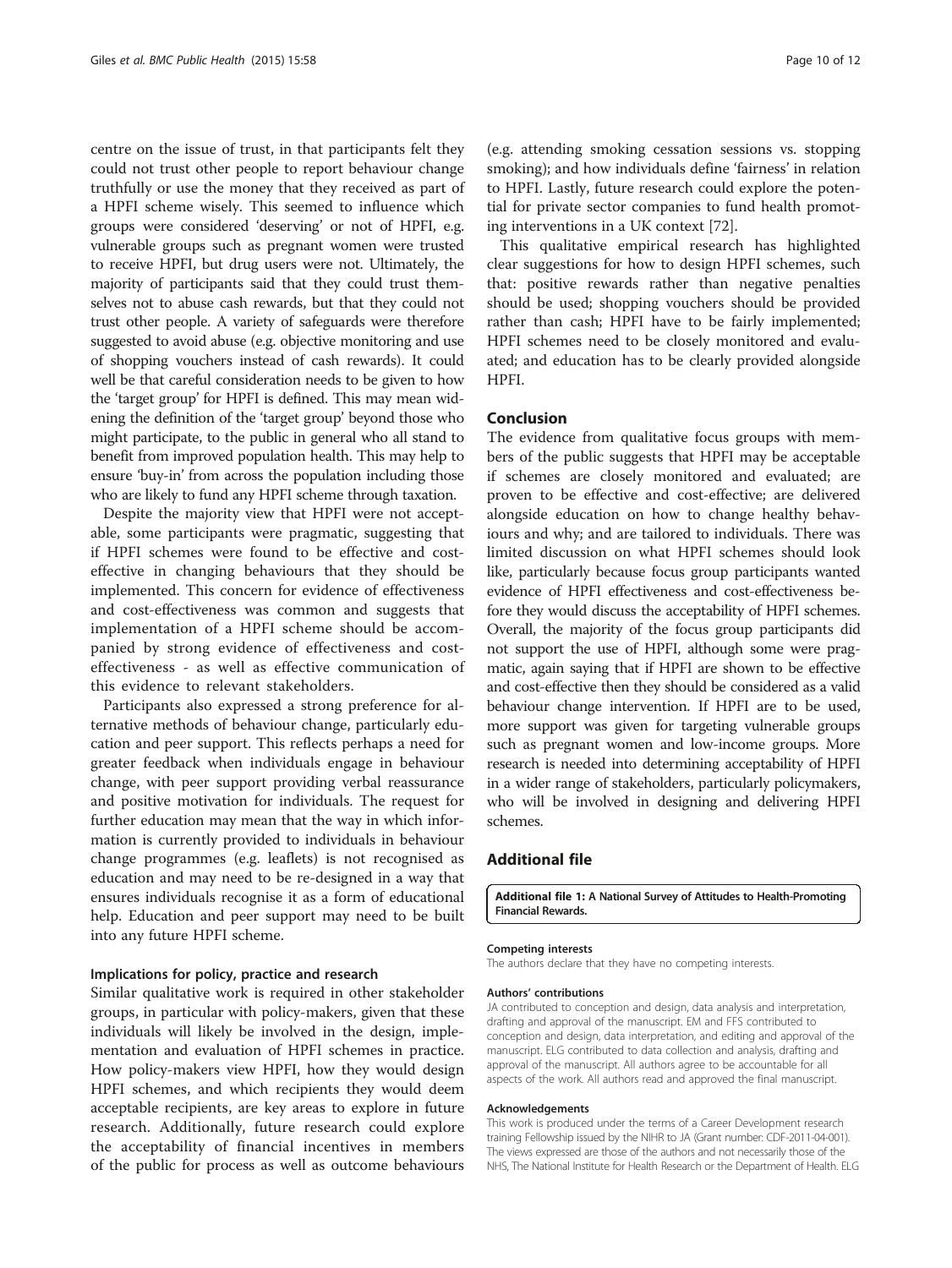<span id="page-10-0"></span>is funded in part, and FFS is fully funded by Fuse: the Centre for Translational Research in Public Health, a UKCRC Public Health Research Centre of Excellence. At the time of conducting this research, JA was also funded in part by Fuse. JA is currently funded in part by the Centre for Diet & Activity Research (CEDAR). Funding for Fuse and CEDAR from the British Heart Foundation, Cancer Research UK, Economic and Social Research Council, Medical Research Council, the National Institute for Health Research, under the auspices of the UK Clinical Research Collaboration, is gratefully acknowledged. No funding bodies played any role in the design, writing or decision to publish this manuscript.

We would like to thank the Institute for Ageing and Health and the Institute of Neuroscience at Newcastle University, for allowing us to send recruitment notices to their databases of research volunteers. We would also like to thank Newcastle University, Newcastle City Council and Nexus for allowing us to place recruitment notices on their internal noticeboards and to email their employees our research details. Thank you to the second moderators who helped to run and monitor the focus groups: Majid Althaqafy, Melissa Girling, Karen Heslop, Dominika Kwasnicka, Mary Webster and Heather Yoeli.

#### Author details

<sup>1</sup>Institute of Health and Society, Newcastle University, Baddiley-Clark Building, Newcastle upon Tyne, Tyne and Wear NE2 4AX, UK. <sup>2</sup>Newcastle Clinical Trials Unit, 4th Floor William Leech Building, The Medical School, Framlington Place, Newcastle upon Tyne NE2 4HH, UK. <sup>3</sup>Centre for Diet & Activity Research, MRC Epidemiology Unit, University of Cambridge School of Clinical Medicine, Box 285 Institute of Metabolic Science, Cambridge Biomedical Campus, Cambridge CB2 0QQ, UK.

#### Received: 8 July 2014 Accepted: 13 January 2015 Published online: 31 January 2015

#### References

- 1. Swann C, Carmona C, Ryan M, Raynor M, Baris E, Dunsdon S, et al. Health systems and health-related behaviour change: a review of primary and secondary evidence. National Institute for Health and Clinical Excellence 2010.
- 2. Department of Health. Our healthier nation: a contract for health. London: Her Majesty's Stationery Office; 1998.
- 3. Department of Health. Choosing health: making healthier choices easier. London: Her Majesty's Stationery Office; 2004.
- 4. Giles EL, Robalino S, McColl E, Sniehotta FF, Adams J. The effectiveness of financial incentives for health behaviour change: Systematic review and meta-analysis. PLOS ONE. 2014;9:1–16.
- 5. Adams J, Giles EL, McColl E, Sniehotta FF. Carrots, sticks and health behaviours: a framework for documenting the complexity of financial incentive interventions to change health behaviours. Health Psychol Rev. 2014;8(3):286–95.
- 6. Bains N, Pickett W, Hoey J. The use and impact of incentives in population based smoking cessation programs, a review. Am J Health Promot. 1998;12:307–20.
- 7. Christianson J, Leatherman S, Sutherland K. Financial incentives, healthcare providers and quality improvements: a review of the evidence. Health Foundation. 2007.
- 8. Hardeman W, Griffin S, Johnston M, Kinmonth AL, Wareham NJ. Interventions to prevent weight gain: a systematic review of psychological models and behaviour change methods. Int J Obesity. 2000;24:131–43.
- 9. Jepson R, Clegg A, Forbes C, Lewis R, Sowden A, Kleijnen J. The determinants of screening uptake and interventions for increasing uptake: a systematic review. Health Technol Assess. 2000;4(14):1–133. i-vii.
- 10. Kane RL, Johnson P, Town RJ, Butler M. A structured review of the effect of economic incentives on consumers' preventive behavior. Am J Prev Med. 2004;27(4):327–52.
- 11. Sutherland K, Leatherman S, Christianson J. Paying the patient, does it work? The Health Foundation. 2008.
- 12. Scott A, Sivey P, Ait Ouakrim D, Willenberg L, Naccarella L, Furler J, et al. The effect of financial incentives on the quality of health care provided by primary care physicians (Review). Cochrane Database Syst Rev. 2011;9:CD008451. doi:10.1002/14651858.CD008451.pub2.
- 13. Jochelson K. Paying the patient: improving health using financial incentives. Kings Fund. 2007.
- 14. Kavanagh JTA, Oakley A, Harden A. A scoping review of the evidence for incentive schemes to encourage positive health and other social

behaviors in young people. London: Institute of Education, University of London; 2005.

- 15. Kavanagh JSC, Thomas J. Incentives to improve smoking, physical activity, dietary and weight management behaviours: a scoping review of the research evidence. London: Institute of Education, University of London; 2009.
- 16. Müller-Riemenschneider F, Reinhold T, Nocon M, Willich SN. Long-term effectiveness of interventions promoting physical activity: A systematic review. Prev Med. 2008;47:354–68.
- 17. Giles EL, Robalino S, Adams J, Sniehotta FF, McColl E: Acceptability of financial incentives for encouraging uptake of healthy behaviours: A critical review using systematic methods, Year: 2015, doi:10.10.16/j. ypmed.2014.12.029
- 18. Arterburn D, Westbrook EO, Wiese CJ, Ludman EJ, Grossman DC, Fishman PA, et al. Insurance coverage and incentives for weight loss among adults with metabolic syndrome. Obesity. 2008;16:70–6.
- 19. Bonevski B, Bryant J, Lynagh M, Paul C. Money as motivation to quit: A survey of a non-random Australian sample of socially disadvantaged smokers' views of the acceptability of cash incentives. Prev Med. 2012;55:122–6.
- 20. Bonevski B, Bryant J, Paul C. Encouraging smoking cessation among disadvantaged groups: A qualitative study of the financial aspects of cessation. Drug Alcohol Rev. 2011;30:411–8.
- 21. Cameron J, Ritter A. Contingency management: perspectives of Australian service providers. Drug Alcohol Rev. 2007;26:183–9.
- 22. Ducharme LJ, Knudsen HK, Abraham AJ, Roman PM. Counselor attitudes toward the use of motivational incentives in addiction treatment. Am J Addict. 2010;19:496–503.
- 23. Kim A, Kamyab K, Zhu J, Volpp K. Why are financial incentives not effective at influencing some smokers to quit? Results of a process evaluation of a worksite trial assessing the efficacy of financial incentives for smoking cessation. J Occup Environ Med. 2011;53:62–7.
- 24. London AJ, Borasky Jr DA, Bhan A, Ethics Working Group of the H.I.V Prevention Trials Network. Improving ethical review of research involving incentives for health promotion. PLoS Med. 2012;9:e1001193.
- 25. Luyten J, Vandevelde A, Van Damme P, Beutels P. Vaccination policy and ethical challenges posed by herd immunity, suboptimal uptake and subgroup targeting. Public Health Ethics. 2011;4:280–91.
- 26. Mantzari E, Vogt F, Marteau TM. The effectiveness of financial incentives for smoking cessation during pregnancy: is it from being paid or from the extra aid? BMC Pregnancy Childbirth. 2012;12:24.
- 27. Mhurchu CN, Eyles H, Dixon R, Matoe L, Teevale T, Meagher-Lundberg P. Economic incentives to promote healthier food purchases: exploring acceptability and key factors for success. Health Promot Int. 2012;27:331–41.
- 28. Schmidt H. Bonuses as incentives and rewards for health responsibility: a good thing? J Med Philos. 2008;33:198–220.
- 29. Marteau T, Ashcroft R, Oliver A. Using financial incentives to achieve healthy behaviour. BMJ. 2009;338:983–5.
- 30. Eunson J, Murray L. The acceptability of carrotts. Ipsos Mori; 2012.
- 31. Lynagh M, Sanson-Fisher R, Bonevski B. What's good for the goose is good for the gander. Guiding principles for the use of financial incentives in health behaviour change. Int J Behav Med. 2013;20:114–20.
- 32. Madison KM, Volpp K, Halpern SD. The law, policy, and ethics of employers' use of financial incentives to improve health. J Law Med Ethics. 2011;39:450–68.
- 33. Parke H, Ashcroft R, Brown R, Marteau TM, Seale C. Financial incentives to encourage healthy behaviour: an analysis of UK media coverage. Health Expect. 2011;16:292–304.
- 34. Mitchell MS, Goodman JM, Alter DA, John LK, Oh PI, Pakosh MT, et al. Financial incentives for exercise adherence in adults: systematic review and meta-analysis. Am J Prev Med. 2013;45:658–67.
- 35. Ashcroft RE, Marteau T, Oliver A. Payment to look after health: incentive mechanisms require deeper understanding. BMJ. 2008;337:a1135.
- 36. Malone SW, Jason L. Using incentives, lotteries, and competitions in work-site smoking cessation interventions. Drug Alcohol Abuse Rev. 1990;1:313–37.
- 37. Oliver A, Bauld L. A consideration of user financial incentives to address health inequalities. J Health Politics Policy Law. 2012;37:201–26.
- 38. Ashcroft RE. Personal financial incentives in health promotion: where do they fit in an ethic of autonomy. Health Expect. 2011;14:191–200.